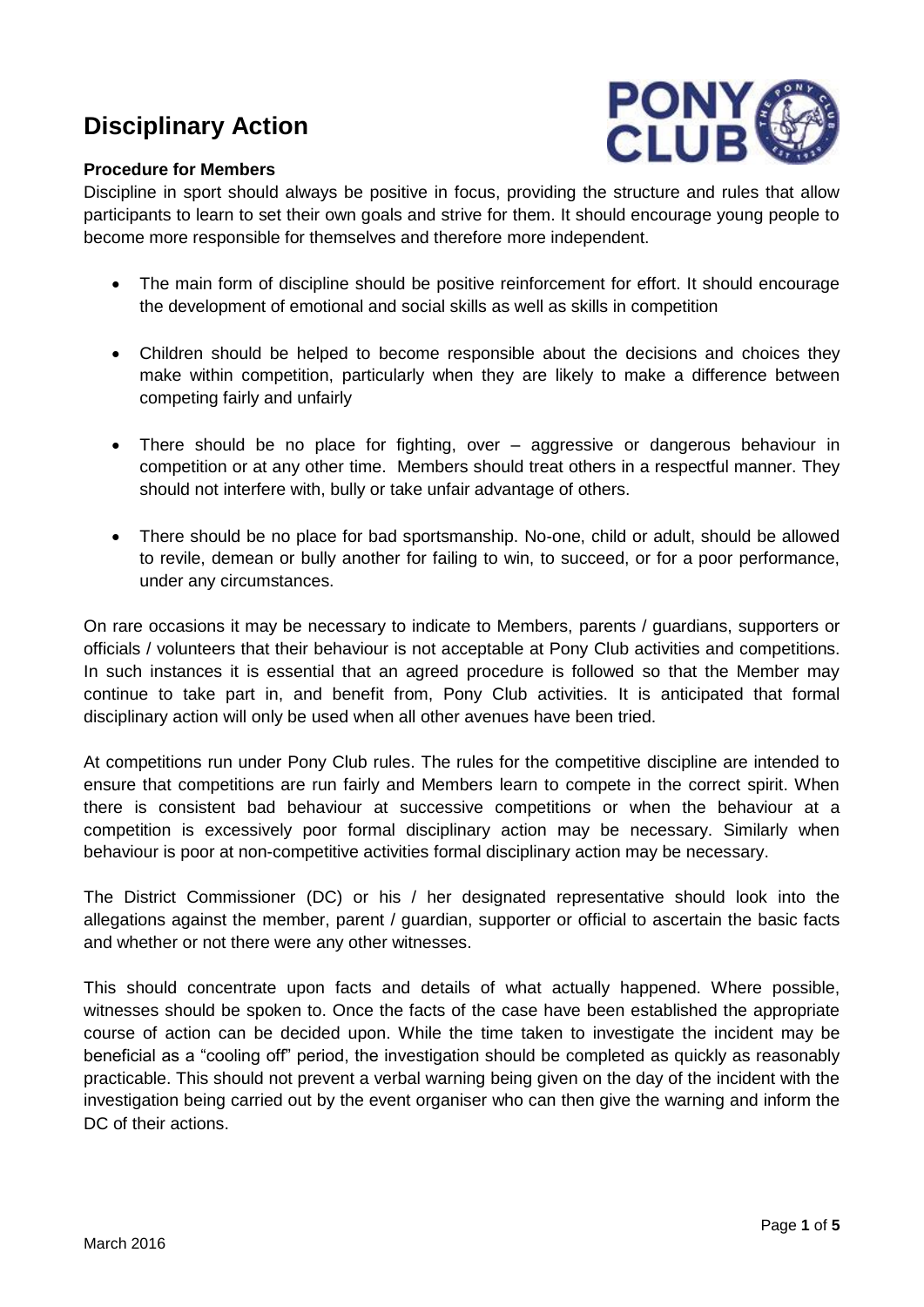In the first instance a formal verbal warning should be given by the DC or the activity organiser. When such a warning is given it is essential that strict confidentiality is maintained. The member or his/ her parent / guardian or suitable adult representative may discuss the warning at the time with the person giving the warning which may be withdrawn as a result of those discussions. There is no formal procedure to appeal against a verbal warning.

#### **Formal Warning**

Subsequent bad behaviour within a period of two years will result in a written warning being given. If the behaviour is considered to be sufficiently bad it may be necessary to give a written warning without first giving a formal verbal warning. Anyone given a written warning may appeal to the Area Representative against that warning within a period of three weeks from receipt of the warning. There is no formal procedure to appeal against the Area Representative's decision.

In the event of the bad behaviour recurring within two years of a written it may be considered necessary for the benefit of the other Members of the Branch to terminate or suspend membership. This may in extreme cases be considered necessary after a single act by the Member. The Member should be informed of the decision in writing. The Member may appeal within a period of three weeks from receipt of the warning in the first instance to the Area Representative, and subsequently, within a period of three weeks from receipt of the Area Representative's decision, either party may appeal against the Area Representative's decision to the Pony Club Appeals Committee.

#### **Verbal**

A formal warning can be given in a private setting with a witness and the Member's parent / guardian or other suitable adult present. The warning should be given by the DC or the activity organiser with another member of the Branch Committee present. The Member or their adult representative should have the opportunity to respond. If the warning is given by the activity organiser the DC should be informed as soon as reasonably practicably. The DC should keep a confidential record of the warning.

#### **Written**

A formal warning must be given in the form of a letter to the Member. Normally this would be given to the Member by the DC with another member of the Branch Committee present as a witness and the Member's parent / guardian or other suitable adult present. The Member or their adult representative should have the opportunity to respond. The warning should indicate that the Member can appeal against the warning to the Area Representative within three weeks of receipt of the warning. The DC should keep a confidential record of the warning.

#### **Termination of Membership**

Where the behaviour of a Member is considered to be detrimental to other Members it may be necessary to terminate their membership, or to suspend membership for a period of time. The procedure for this is detailed in the Rules of The Pony Club, published on The Pony Club website, and in The Pony Club Yearbook.

## **Appeal**

Members may appeal against warnings, termination or suspension of their membership, in line with the complaints procedure outlined in the Rules of The Pony Club.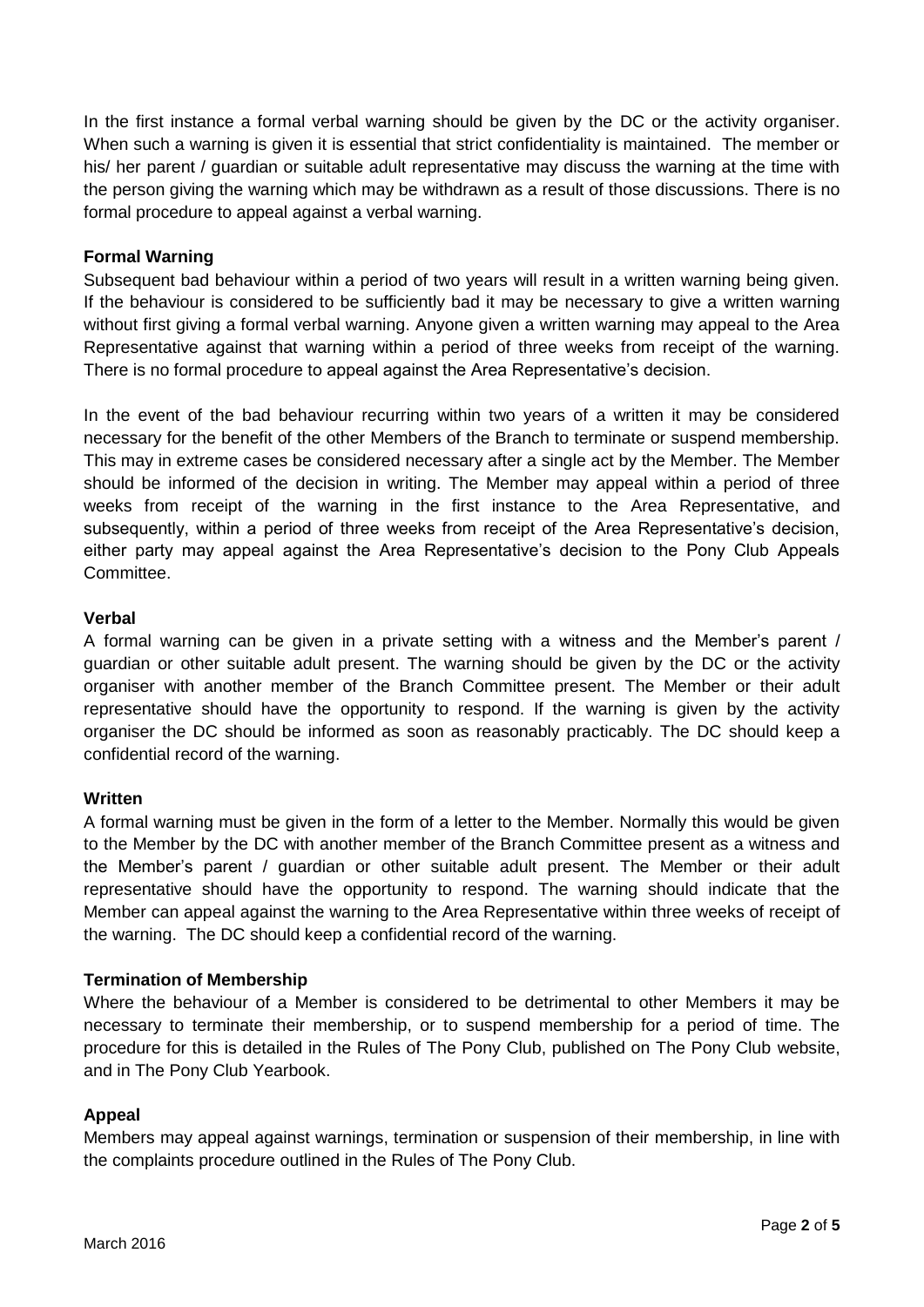#### **Procedure for Parents / Guardian or Other Supporters**

Where the behaviour of a parent / guardian or supporter is considered to be detrimental to the conduct of Branch activities it may be necessary to give them a warning or ban them from attending Pony Club activities. A verbal warning may also be given to a parent / guardian or supporter. The warning should be given by the DC or the activity organiser with another member of the Branch Committee present. The parent / guardian or supporter should have the opportunity to respond. If the warning is given by the activity organiser the DC should be informed as soon as reasonably practicable. The DC should keep a confidential record of the warning.

A formal warning can be given in the form of a letter to a parent / guardian or supporter. Normally this would be given to a parent / guardian or supporter by the DC with another member of the Branch Committee present as witness. The parent / guardian or supporter should have the opportunity to respond. The warning should indicate that the parent / guardian or supporter can appeal against the warning to the Area Representative within three weeks of receipt of the warning. The DC should keep a confidential record of the warning. The appeal procedure is the same as that for a Member.

Normally a parent / guardian or supporter will have received a previous written warning before a ban is required, however certain types of behaviour are unacceptable and warrant banning a parent / guardian or supporter from Pony Club activities immediately. The parent / guardian or supporter should be informed of the decision by means of a letter from the DC, which should indicate the reasons for the decision and indicate that the parent / guardian or supporter can appeal against the ban to the Area Representative within three weeks of receipt of the ban, and that if this appeal is not successful they may appeal to the Pony Club Appeals Committee. They should also be informed that the Member with whom they are associated is still welcome at Pony Club activities and that the DC will indicate on entry forms to competitions run by other Branches that they have been banned from attending Pony Club activities.

The Pony Club reserves the right to restrict and/or prohibit attendance at any of its activities to any person whom the Pony Club considers to be unsuitable.

Such a person could include, but is not limited to, someone who has been required to sign the sex offender's register or anyone who exhibits behaviour which is deemed to be prejudicial to the efficient and safe running of the event. These behaviours include, but are not limited to, physical or verbal violence, bullying, disruptive behaviour, drunkenness, sexually inappropriate behaviour, stealing, taking or selling illegal substances, any other criminal behaviour or any other behaviour which those people running the event find to be unacceptable.

Any individual who it is felt necessary to be restricted or prohibited from attending events will politely be asked to leave and to refrain from attending future events. This will be followed up in writing within seven days. In the event that s/he refuses to leave or attends future events after being restricted, then it is possible that the police may be called and asked to remove him / her from the premises.

If it is discovered that a parent / guardian or any other adult accompanying a member has been found guilty of an offence against a child or has been required to sign the sex offender's register, The Pony Club's policy is that s/he should not be permitted to attend any Pony Club activity.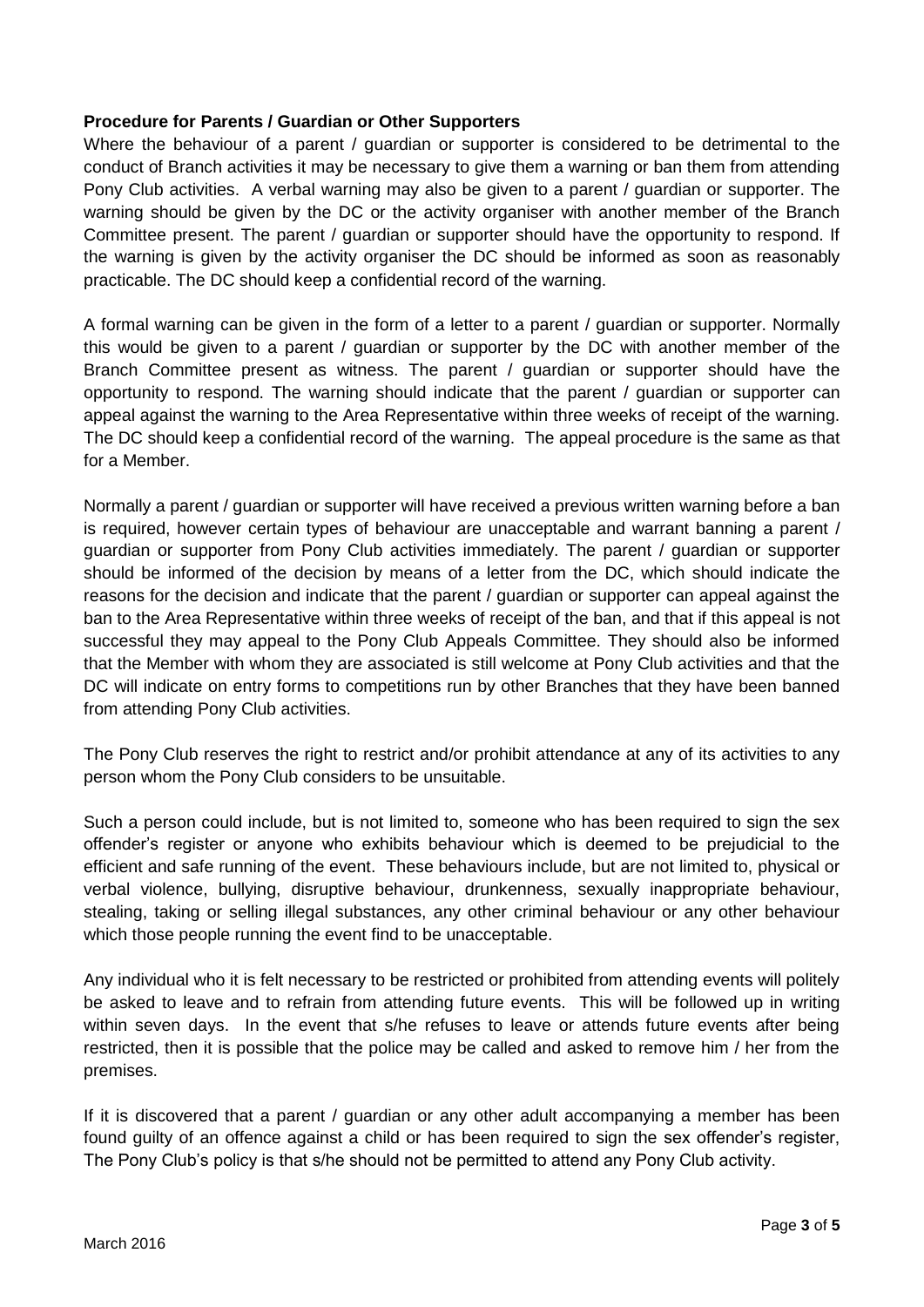Anyone who discovers that an adult has committed such an offence and is attending any Pony Club event or activity should inform the DC/ Centre Proprietor/ Manager, the Safeguarding Officer of the Branch/ Centre, and the Lead Safeguarding Officer via the Safeguarding Secretary of the Pony Club. The DC/ Centre Manager should consult with the Area Representative and the Pony Club's Lead Safeguarding Officer who will make enquiries via the relevant Police force and review the public documents concerning the individual and the case concerned. If the information is found to be true then that person will be asked to refrain from attending Pony Club events. This request will be followed up in writing.

If the adult will not comply with this request then s/he will be informed in writing that the police will be informed and may be requested to remove him/ her. If s/he continues to attend future events and/or displays unacceptable behaviour when asked to leave, the police will be called and asked for the adult to be removed.

The restriction only applies to the adult in question and does not extend to the member(s), family members or other relatives who will still be welcome to attend any Pony Club activities.

### **Procedure for Pony Club Officials or Volunteers**

Any minor misdemeanours and general misbehaviour of a Pony Club Official or Volunteer should be dealt with immediately and reported verbally to the appropriate person, with the report followed up in writing. Serious or persistent breach of the code of conduct will result in disciplinary action and could lead to dismissal from the Pony Club, following the disciplinary procedure outlined above. A dismissal could be appealed using the same procedures.

If an allegation/ complaint of a safeguarding nature is made against an adult who is employed by, or volunteers for, the Pony Club, the correct procedures must be followed. It is important to note that the investigations must be brought to a conclusion via the appropriate disciplinary procedures whether or not the individual is still involved with the organisation (Working Together to Safeguard Children 2015)

In these circumstances the Procedure if Allegations Made Against an Adult Within the Pony Club must be followed.

- If an allegation or complaint is made it must be taken seriously. Strict confidentiality must be observed at all times.
- The complainant must be asked if s/he will put the complaint in writing so as to ensure that the listener has not missed anything or misinterpreted what the complainant is saying.
- Failure to give a written complaint does NOT mean that the complaint will be disregarded or will not be treated seriously
- If necessary, write out the complaint whilst the complainant is there, asking him / her to check it and sign and date it when it is completed. All relevant known contact details must be included. Please note, this is not a statement, nor is it part of an investigation at this point, merely a written note of the actual complaint
- Give the complaint to the DC/ Centre Proprietor/ Manager, Branch/ Centre Safeguarding Officer or Area Representative unless the complaint is about one of these officers in which case it should be passed to the next level of responsibility.
- On receipt of the written complaint or a verbal account of the complaint the Lead Safeguarding Officer of the Pony Club must be contacted and informed of the situation.